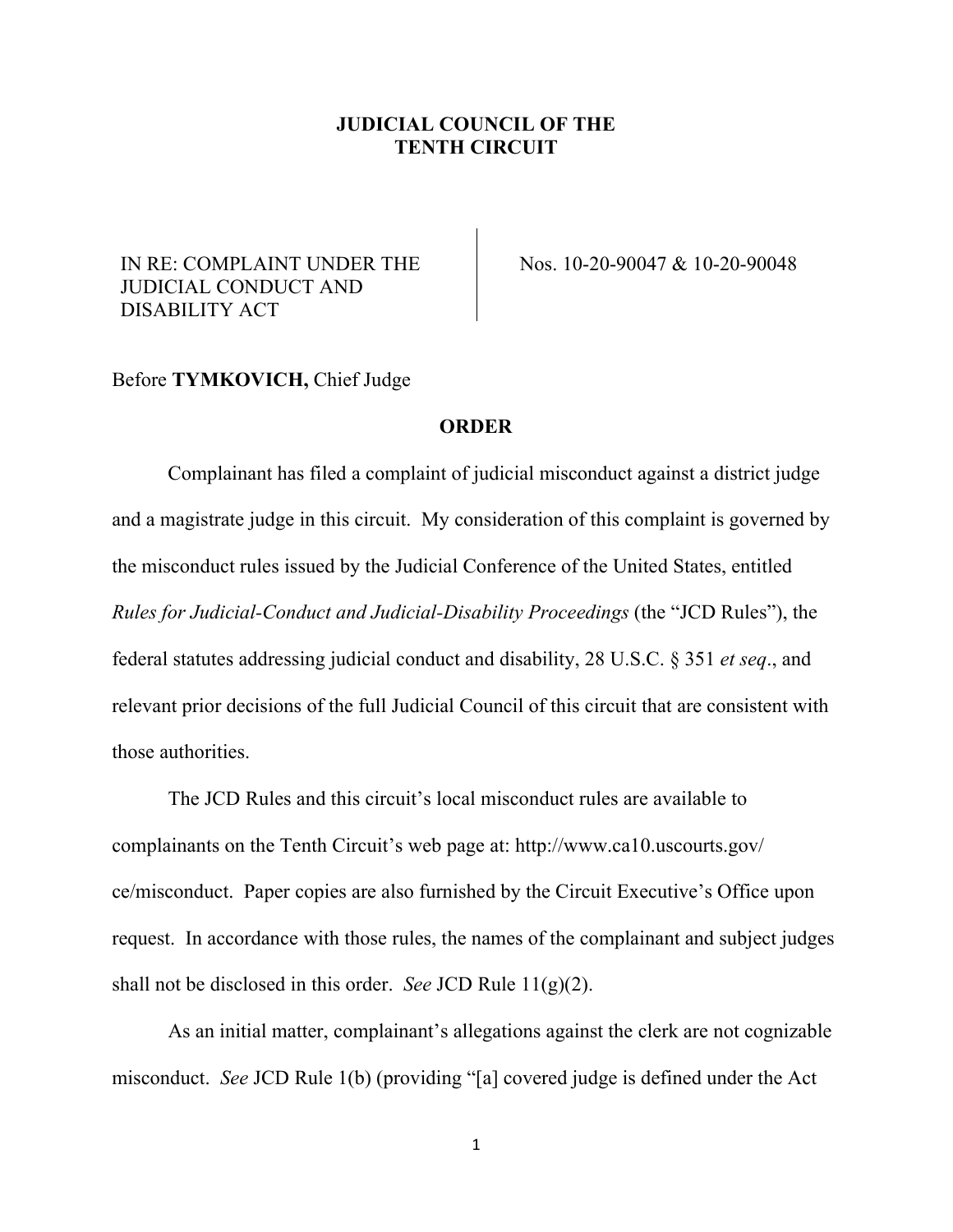and is limited to judges of United States courts of appeals, judges of United States district courts, judges of United States bankruptcy courts, United States magistrate judges, and judges of the courts specified in 28 U.S.C. § 363").

Complainant alleges the subject judges engaged in misconduct while assigned to his civil matter. Complainant appears to take issue with several of the judges' orders. These claims are not cognizable as misconduct because they are "directly related to the merits of a decision or procedural ruling." JCD Rule 11(c)(1)(B); *see also* Commentary to JCD Rule 4 (stating that "[a]ny allegation that calls into question the correctness of an official decision or procedural ruling of a judge—without more—is merits-related").

Complainant asserts that the judges' actions were "deliberate" and that the judges conspired with defendants to obstruct justice and prevent complainant's case from being heard. While allegations of conspiracy can state a valid claim for misconduct even when the alleged conspiracy relates to a judge's ruling, *see* Commentary to JCD Rule 4, this conspiracy claim fails because it is completely unsupported. The JCD Rules require complainants to support their allegations with "sufficient evidence to raise an inference that misconduct has occurred." *See* JCD Rule 11(c)(1)(D).

Accordingly, this complaint is dismissed pursuant to JCD Rule 11(c). The Circuit Executive is directed to transmit this order to complainant and copies to the subject judges and the Judicial Conference Committee on Judicial Conduct and Disability. *See* JCD Rule  $11(g)(2)$ . To seek review of this order, complainant must file a petition for review by the Judicial Council. The requirements for filing a petition for review are set

2